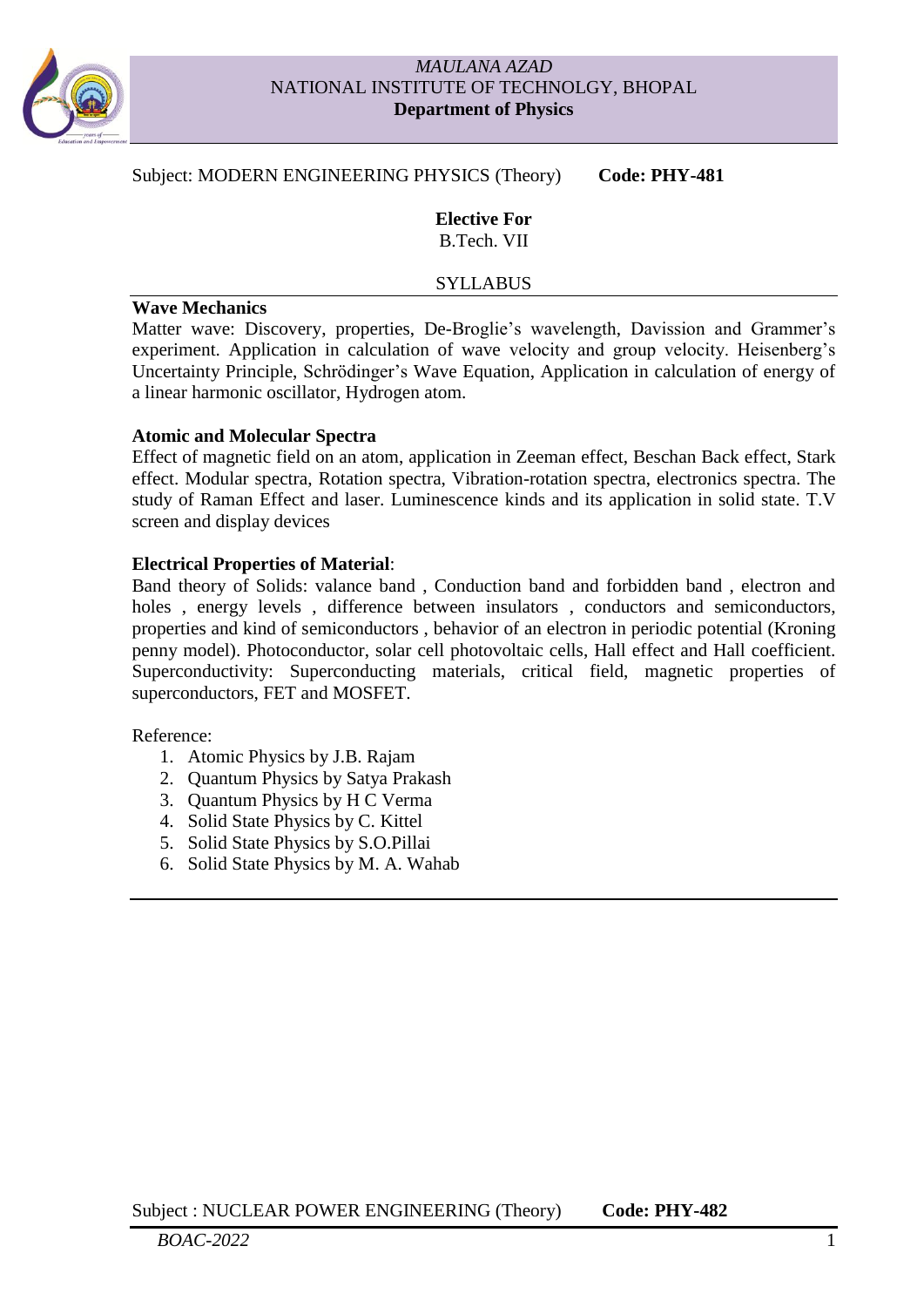

### *MAULANA AZAD* NATIONAL INSTITUTE OF TECHNOLGY, BHOPAL **Department of Physics**

# **Elective For** B.Tech. VII

# SYLLABUS

### **Neutron Physics:**

The production of Neutrons, Detection, interaction of neutrons with matter in bulk, Thermal neutrons, Diffusion of Thermal Neutrons, Cross-section, absorption for Neutron Induced reactions, Measurement of total cross-section. Scattering, absorption and activation cross sections.

## **Nuclear Fission:**

Fission Cross-sections & Thresholds, The fission products, Mass & Energy distributions of the fission products, Neutrons emission in fission. Energy distribution of the neutrons emitted in fission, energy released in fission, theory of fission process.

## **Particle Accelerator and Detectors:**

Acceleration of Charged Particles, Particles Accelerators: Electronic accelerator Orbital Accelerators, G.M counter, scintillation counter, solid state detectors, cloud chamber, bubbles chamber, ionization chamber and proportional counter, Electrostatic generator, Linear accelerators, Alternating gradient synchrotron.

## **Nuclear Energy:**

Equivalence of mass and energy, mass defect, plucking fraction, binding energy, nuclear fission and fusion Q values of a nuclear reaction.

Nuclear energy sources, Nuclear fission as a source of energy, chain reacting system, Thermal Nuclear reactors, Calculation of the multiplication factor for a- homogeneous thermal reactor, Heterogeneous thermal reactor, Critical size, Power & Breeding, Energy production in stars.

References:

- 1. Nuclear Physics by Irvin Kaplan
- 2. Nuclear Physics by D.C. Tayal
- 3. Particle Detectors by Glenn Knoll